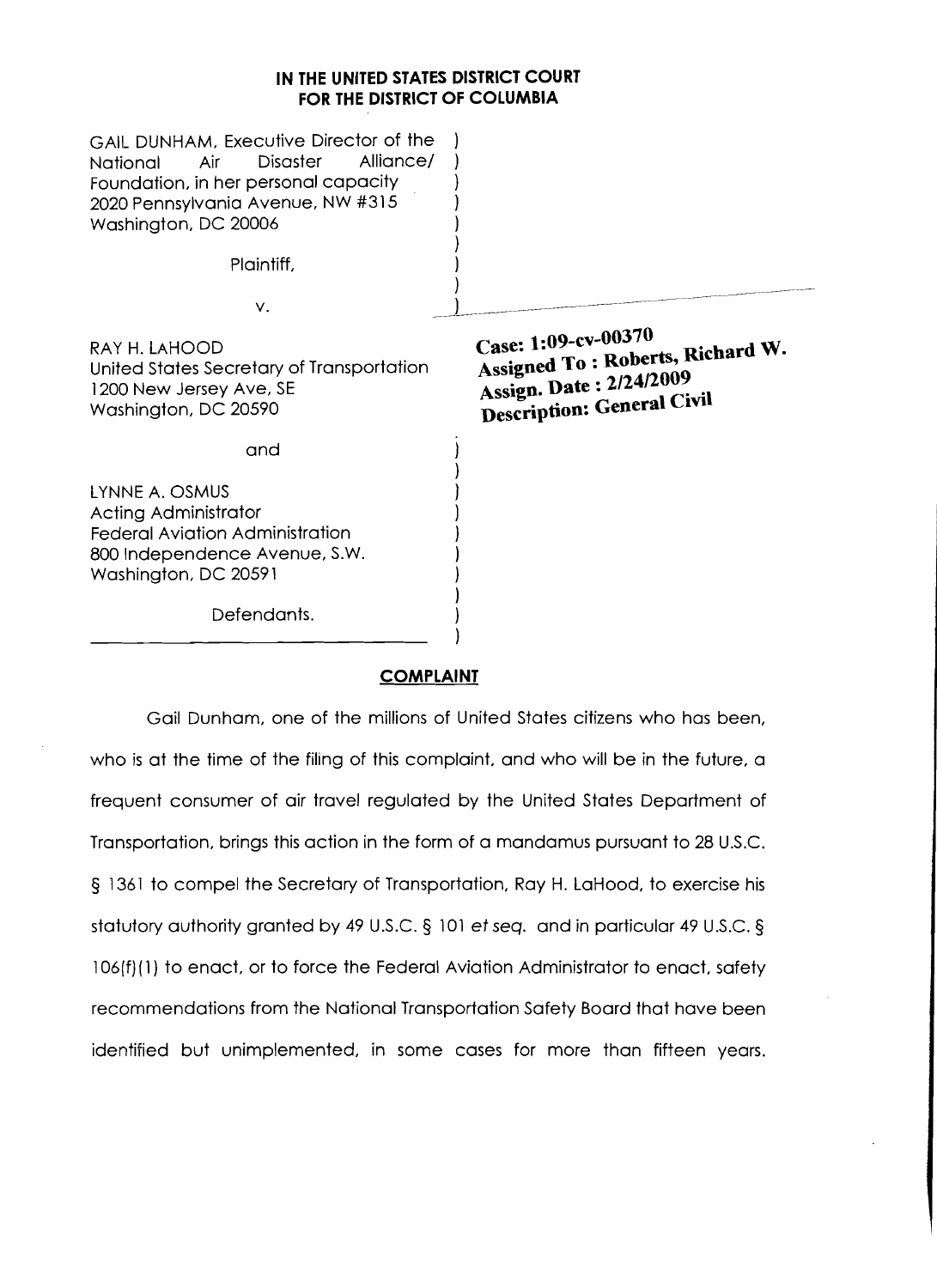Additionally, Dunham seeks a declaratory judgment pursuant to 28 U.S.c. § 2201 declaring that, as a matter of law and under the mandate of 49 U.S.C. § 44701, Lynne A. Osmus, Acting Administrator of the Federal Aviation Administration ("FAA"), has a duty to Dunham and those similarly situated to implement these safety recommendations.

Additional known potential defendants, but unnamed as defendants at this time in this action as they are not currently in governmental positions and capable of directing proper government action are the following:

Jane Garvey, in her capacity as Federal Aviation Administrator from 1997 2002, failed and/or refused to carry out her statutory duties to safeguard aviation safety and directly and indirectly caused and contributed to causing these déjà vu aviation disasters.

Furthermore, Jane Garvey as Federal Aviation Administrator presided over the aircraft certification' of the Bombardier Q400. After FAA Administrator Garvey left the FAA she accepted a position on the Bombardier Board of Directors and received cash, travel and/or other valuable consideration.

Marion Blakey, in her capacity as Federal Aviation Administrator from 2002-2007, failed and/or refused to carry out her statutory duties to safeguard aviation safety and directly and indirectly caused and contributed to causing these déjà vu aviation disasters.

Robert Sturgell, in his capacity as Acting Federal Aviation Administrator from 2007-2009, failed and/or refused to carry out his statutory duties to safeguard aviation safety and directly and indirectly caused and contributed to causing the déjà vu aviation disasters.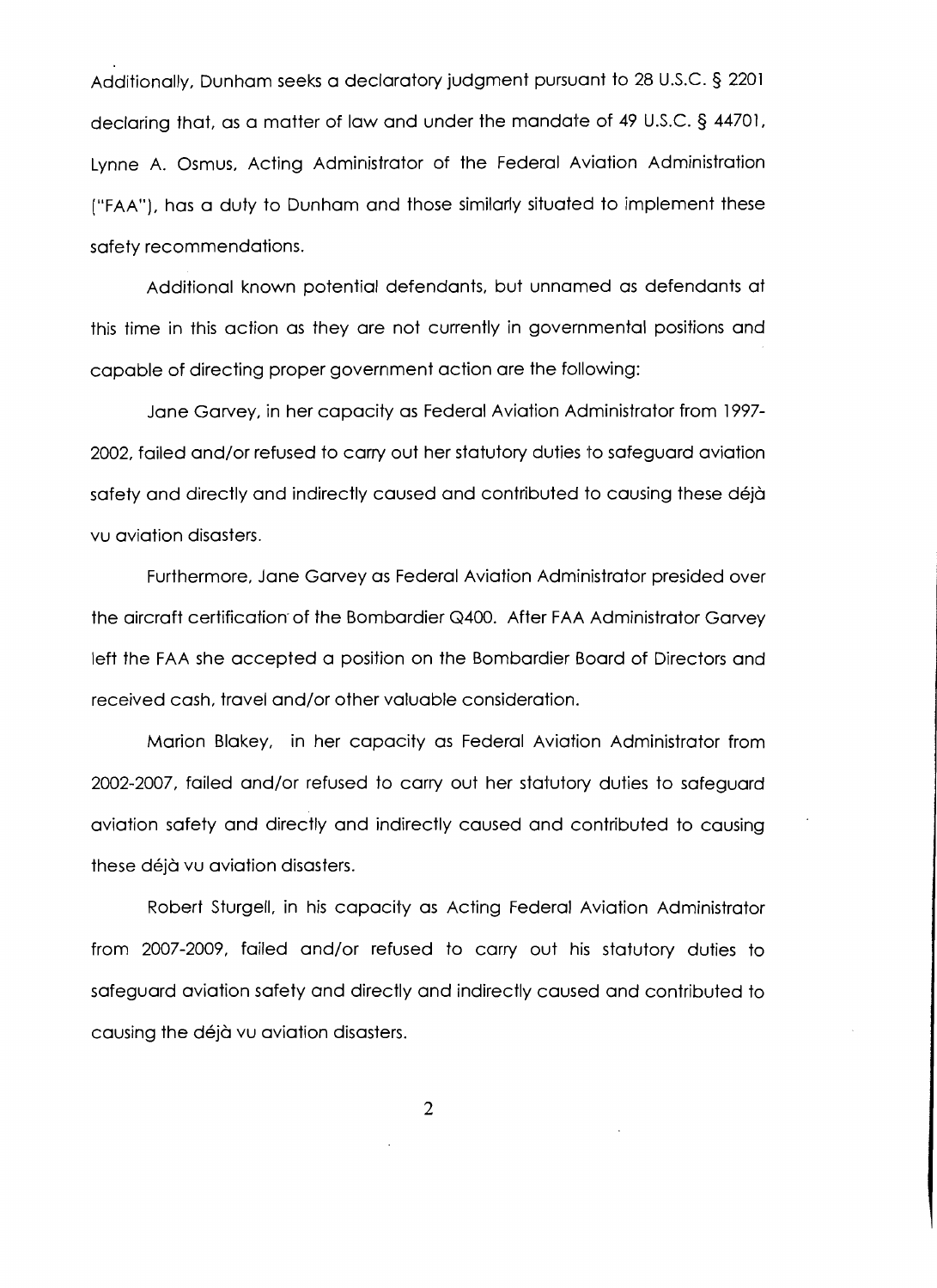# **JURISDICTION AND VENUE**

1. This is a mandamus action pursuant to 28 U.S.C. § 1361 to compel a United states government official to perform his statutory duty, and an action pursuant to 28 U.S.C. § 2201 for declaratory relief. This Court has jurisdiction over the action pursuant to 28 U.S.C. § 1361 and 28 U.S.C. §§ 1331 and 1337.

2. Venue is proper in this judicial district under 28 U.S.C. § 1391 (e) in that the Defendants are resident in this district and the events or omissions giving rise to the claim occurred in this district.

### **PARTIES**

3. Plaintiff Gail A. Dunham is a United States citizen and the Executive Director of the National Air Disaster Alliance/Foundation (NADA/F), a non-profit organization that promotes air safety. Dunham has been an active member of that organization for almost fifteen years, after a long career in the scheduled airline aviation service.. Dunham has personally met with members of Congress, and officials from the Federal Aviation Administration, the Department of Transportation, and the National Transportation Safety Board, demanding that these organizations implement certain National Transportation Safety Board recommendations to improve air safety. As a necessity of her work with NADA/F, Dunham must regularly and all too frequently travel throughout the United States and internationally to visit the locations of air crashes, assist family members of air crash victims and survivors, work for aviation safety, train others in aviation safety issues, meet and work with air safety organizations around the world, and plan and attend air crash memorials and services, among other activities. These travels, as well as personal journeys, are conducted on aircraft and air carriers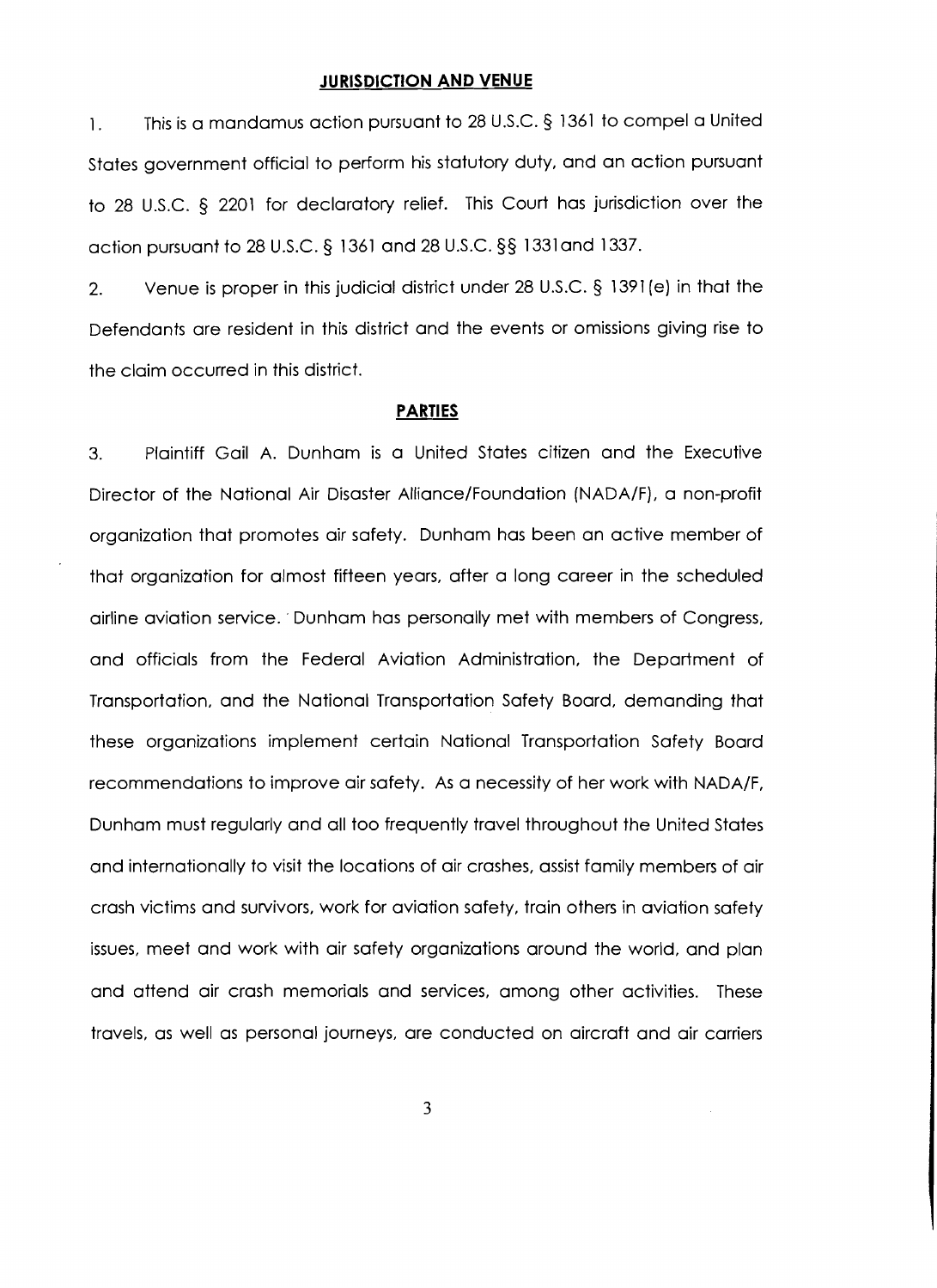that are certified "safe" by the FAA, under the supervision of the Department of Transportation.

4. Defendant Ray H. LaHood is the United states Secretary of Transportation ("Secretary"). He is sued in his official capacity pursuant to 28 U.S.c. § 136l.

5. Defendant Lynne A. Osmus is the Acting Administrator of the Federal Aviation Administration ("Administrator.") She is sued in her official capacity pursuant to 5 U.S.C. § 701 et seq.

### **FACTS**

6. By Act of Congress, the Department of Transportation (DOT), acting through the FAA is responsible for insuring "safe" air transportation is available throughout the United States by formulating, enacting, and enforcing safety standards that apply to (among others) airlines, aircraft manufacturers, employees of the same, airports, and passengers.

7. By Act of Congress, the National Transportation Safety Board ["NTSB") was established as an independent arm of the United States government. The NTSB was formed for the purpose of investigating transportation accidents and making recommendations to Congress and other governmental agencies "to reduce the likelihood of transportation accidents similar to those investigated by the Board," and "to propose corrective actions to make the transportation of individuals as safe and free from risk of injury as possible ...." 49 U.S.C § 1116.

8. The NTSB submits recommendations about transportation safety to the DOT Secretary, who must respond in writing within 90 days explaining whether the recommendations will be adopted in whole, adopted in part, or rejected. If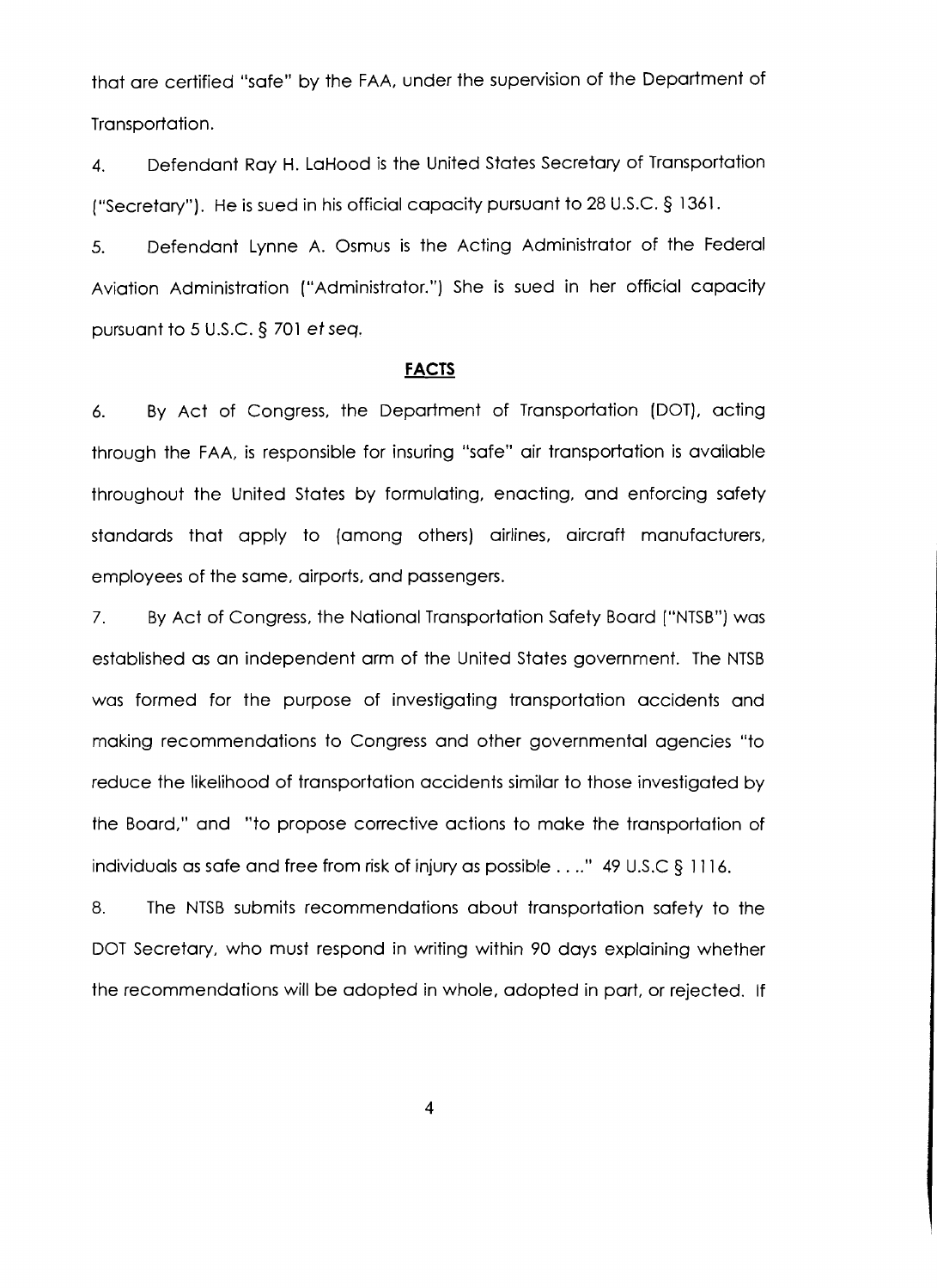adopted in whole or in part. the Secretary must provide a proposed timetable for carrying out the recommendation(s). 49 U.S.C. § 1135.

9. In furtherance of the DOT's responsibility for the "safe" transportation of passengers in the U.S. air traffic system, Congress mandates that the FAA Administrator **"shall** carry out [his/her statutory duties] in a way that best tends to reduce or eliminate the possibility or recurrence of accidents in air transportation." 49 U.S.C. § 44701 (c).

10. Contrary to the clear intention of Congress expressed in unambiguous mandatory language, the DOT and FAA continue to shirk their duties to the traveling pUblic, including Dunham, by:

- a. Failing to timely evaluate NTSB recommendations;
- b. Failing to timely accept or reject NTSB recommendations concerning known aviation safety hazards that. if implemented, would 'reduce or eliminate accidents; and
- c. Failing to implement the safety recommendations that would reduce the likelihood of transportation accidents similar to those investigated by the NTSB.

11. As a direct result of the DOT and FAA refusal to adopt the safety recommendations of the NTSB, hundreds of lives have been needlessly lost in "déjà vu" disasters that are repeat occurrences of known aviation safety flaws.

12. Because the NTSB has pinpointed and developed preventative measures for these known aviation safety flaws, the DOT and FAA failure to implement these preventative measures is in contravention of their Congressional mandate and breaches their duty to the traveling public, including Dunham.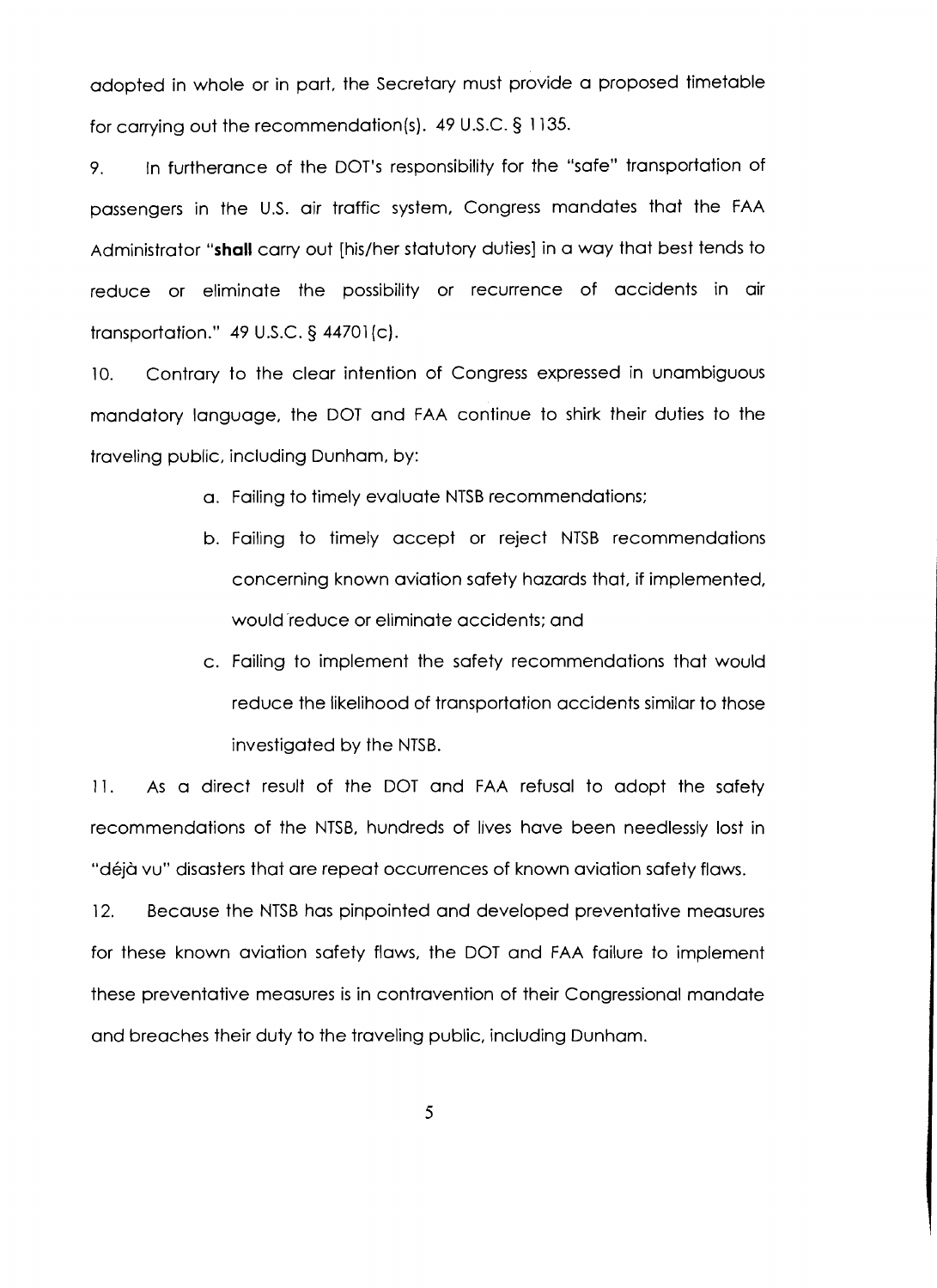#### **NTSB MOST WANTED LIST - RUNWAY SAFETY**

13. Since 1990, the NTSB has compiled a list of high priority safety recommendations, most of them gleaned from "lessons learned" from accident investigations, known as the "Most Wanted List" of transportation safety improvements. These safety improvements are considered, in the NTSB's own terms, "critical changes needed to reduce transportation accidents and save lives."

14. In the first "Most Wanted List," issued in September 1990, the NTSB called for immediate action to reduce the possibility of runway incursions, the risk of ground collision or other life-threatening improper operations on the airport surface area.

15. Fatal accidents since that item was issued include:

- a. December 3, 1990 Ground collision between two aircraft in Detroit Michigan, 8 fatalities
- b. February 1, 1991 Ground collision between two aircraft in Los Angeles, California, 34 fatalities.
- c. November 19, 1996 Ground collision between two aircraft in Quincy Illinois, 14 fatalities.
- d. October 31, 2000 Ground collision between aircraft and construction equipment in Taipei, Taiwan, 83 fatalities.
- e. Coctober 8, 2001 Ground collision between two aircraft in Linate Italy, 122 fatalities.
- f. August 27, 2006 Aircraft attempted takeoff from wrong runway in Lexington, Kentucky, 49 fatalities.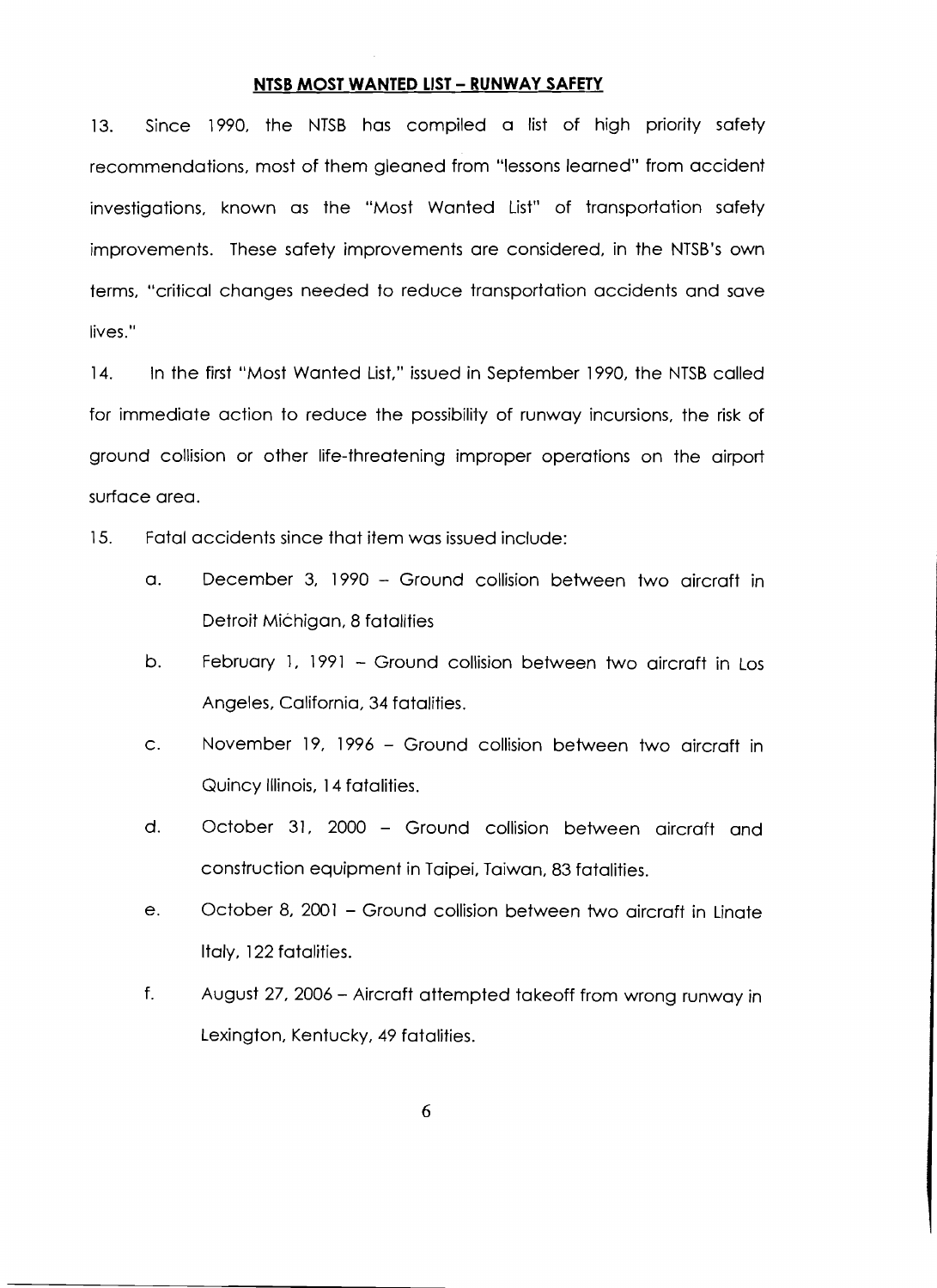16. Despite these horrifying statistics, and eighteen years after first appearing on the "Most Wanted List," the NTSB rates the FAA's response to some of these recommendations, now labeled "Improve Runway Safety" as UNACCEPTABLE.

17. Despite the fact that "Improve Runway Safety" has been on the "Most Wanted List" since 1990, in 2007, the GAO issued a report that said air travelers face a "high risk of a catastrophic runway collision" because federal regulators have lost their focus on reducing the potential for such accidents.

18. NTSB reports have documented at least 105 lives lost, and millions more put at risk, because of the defendants', and the known unnamed former administrators', failure to carry out their statutory duties.

19. Absent action by the DOT/FAA. more lives will doubtless be lost in similar tragedies.

# **NTSB MOST WANTED LIST - FLIGHT IN ICING CONDITIONS**

20. In 1994, a turboprop aircraft crashed in Roselawn, Indiana as a result of a flight into icing conditions that exceeded the deicing capability of the aircraft. There were 68 fatalities.

21. The NTSB determined that the FAA certification requirements for demonstrating aircraft performance in icing conditions were inadequate and outdated.

22. On August 15, 1996, the NTSB recommended that the FAA revise icing certification and evaluation criteria to correct shortcomings uncovered in the Roselawn crash.

23. On January 9, 1997, near Detroit Michigan, a turboprop aircraft crashed in icing conditions, resulting in 29 fatalities.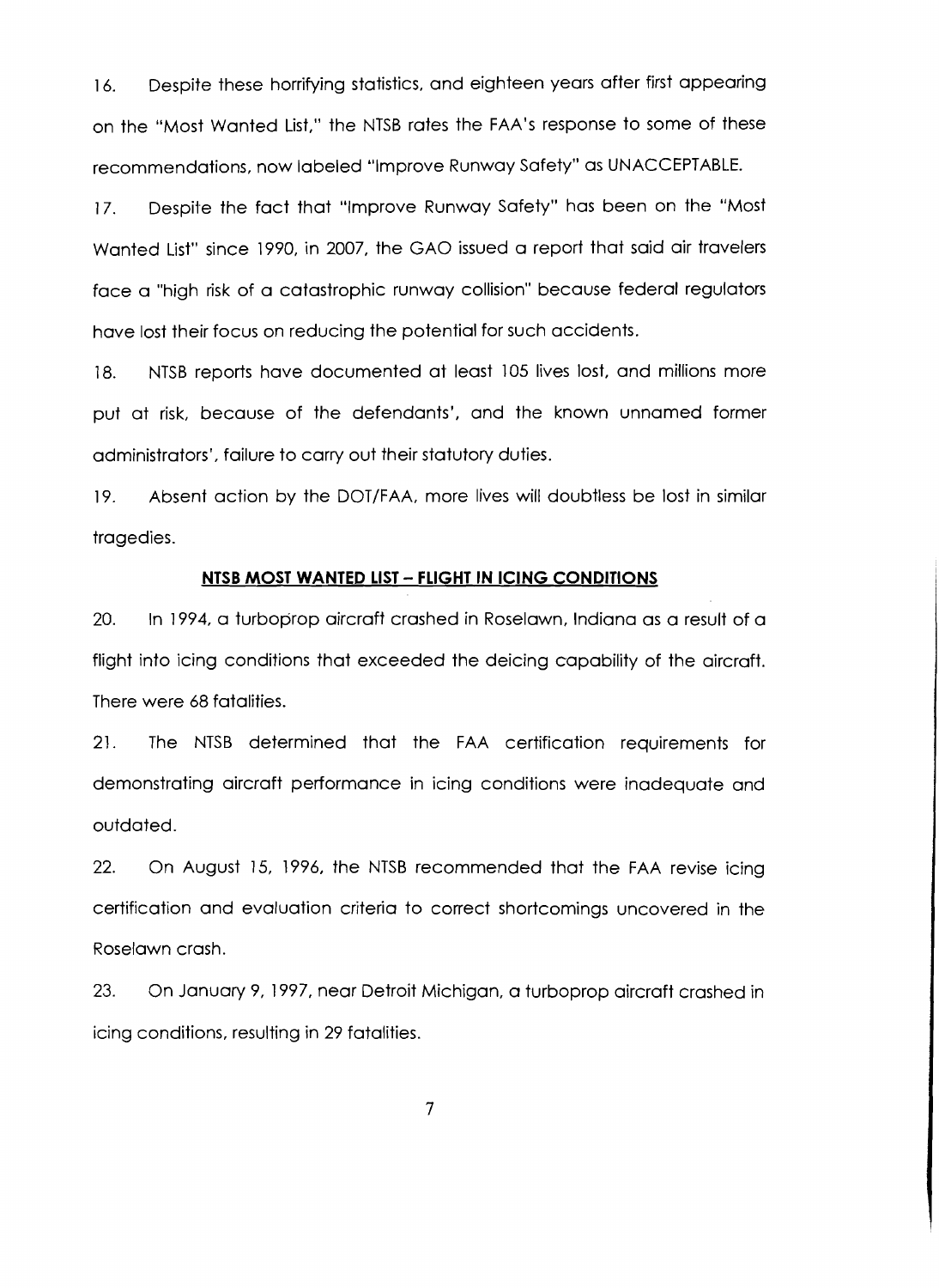24. In 1997, the NTSB added "Reduce Dangers to Aircraft Flying in Icing Conditions" to the "Most Wanted List."

25. In 1998, the NTSB determined that the probable cause of the Detroit accident was "the Federal Aviation Administration's (FAA) failure to establish adequate aircraft certification standards for flight in icing conditions."

26. Since 1994, fatal accidents that are attributable to icing include:

a. October 31, 1994 - Roselawn Indiana, turboprop aircraft entered icing conditions, departed controlled flight, and crashed, 68 fatalities [NTSB found that FAA inaction was a contributing factor to the crash);

b. January 9, 1997 - Detroit, Michigan, turboprop aircraft entered icing conditions, departed controlled flight, and crashed, 29 fatalities (NTSB found that FAA inaction was the probable cause of the crash);

c. February 16, 2005 - Pueblo Colorado, business jet crashed in icing conditions on approach to airport, 8 fatalities (NTSB found that FAA inaction was a contributing factor to the crash).

27. In addition to these fatal accidents, on January 2, 2006, a turboprop aircraft operating in icing conditions departed controlled flight at 11,500 feet. The aircraft rolled up to 140 degrees and reached a pitch down attitude of approximately 50 degrees before the pilot recovered after a loss of 5000 feet of altitude. Fortunately, there were no injuries. The NTSB has not yet released a probable cause report for this incident.

28. Ih December 2008, the NTSB released a Safety Alert addressing the operation of leading edge deicing boots.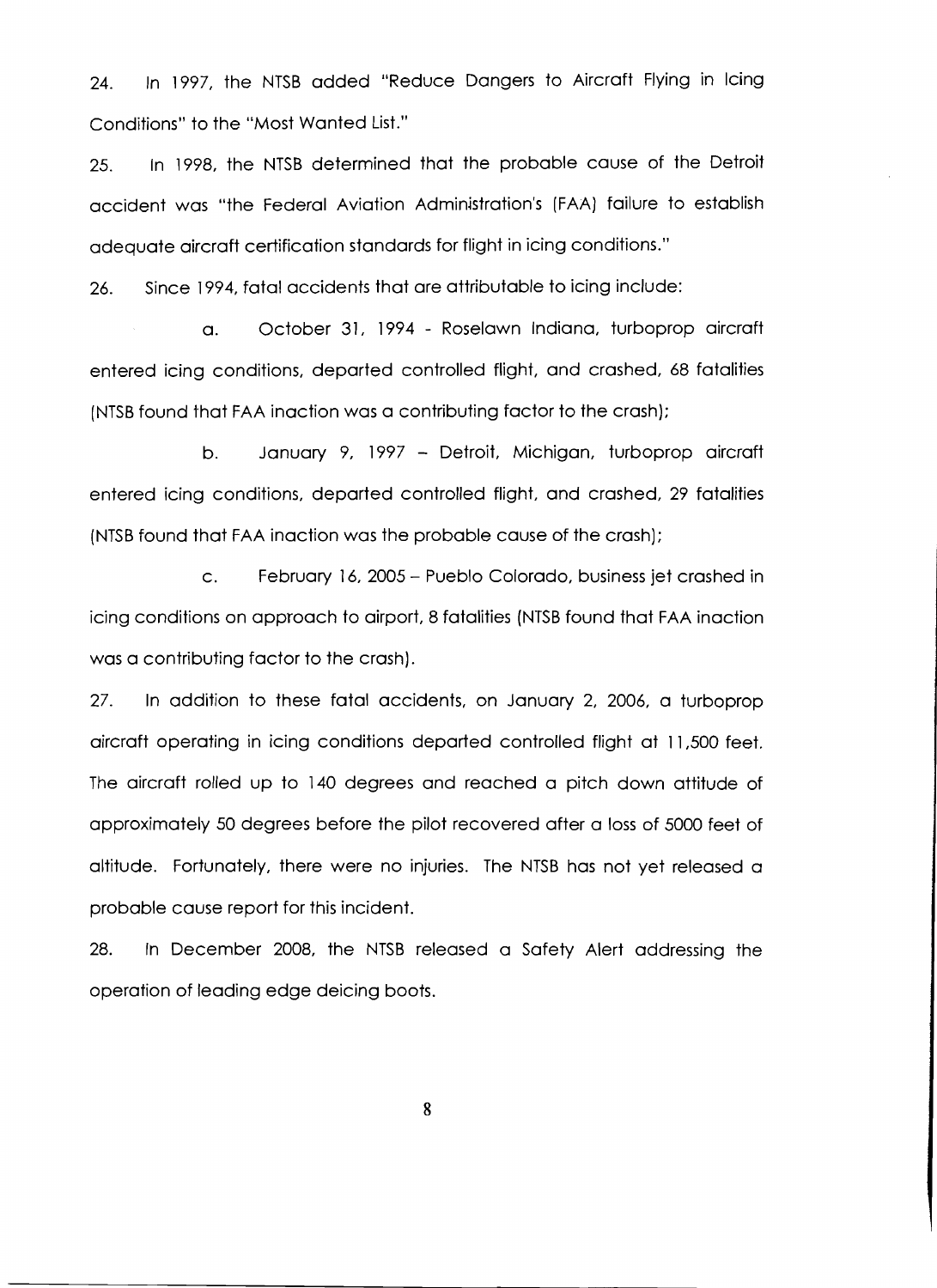29. On February 12, 2009, a turboprop aircraft operating in icing conditions on approach to Buffalo, New York, departed controlled flight and crashed, killing all 49 persons on board and one person on the ground. The NTSB investigation of this incident is ongoing.

30. The "Reduce Dangers to Aircraft Flying in Icing Conditions" has been on the "Most Wanted List" since 1997.

31 . Despite these horrifying statistics, and twelve years after first appearing on the "Most Wanted List," the NTSB rates the FAA's response to this recommendation as UNACCEPTABLE.

32. As documented in NTSB reports, at least 105 lives have been lost, and millions more put at risk, because of the defendants', and the known but unnamed former FAA Administrators', failure to perform their statutory duties.

33. Absent action by the DOT/FAA, more lives will doubtless be lost in similar tragedies.

34. As a direct result of the FAA and DOT's failure to exercise mandated statutory authority, Dunham is exposed to substantially greater risk when flying.

35. Because Congress mandates that the FAA Administrator **"shall** carry out [his/her statutory duties] in a way that best tends to reduce or eliminate the possibility or recurrence of accidents in air transportation," the failure of Acting Administrator Osmus, and Jane Garvey and other former FAA Administrators, to . implement the NTSB "Most Wanted List" air safety recommendations for which the NTSB rates the FAA response UNACCEPTABLE years after their promulgation constitutes an injury-in-fact to Dunham.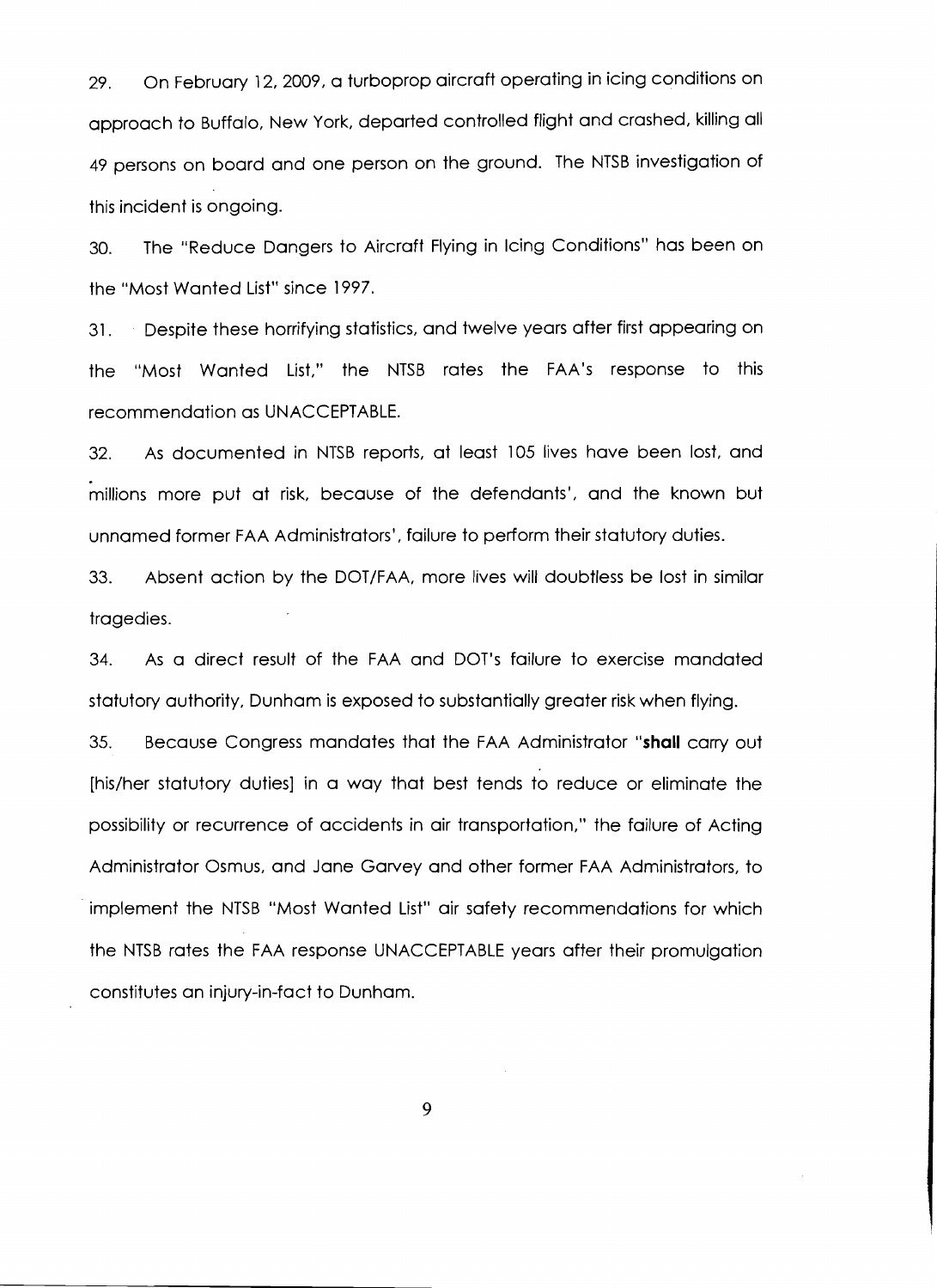#### **FIRST CAUSE OF ACTION**

36. The allegations contained in paragraphs 1 through 35 above are incorporated by reference as if fully set forth herein.

37. By Act of Congress, the DOT Secretary **"shall** carry out the duties and powers, and controls the personnel and activities of the [Federal Aviation] Administration." 49 U.S.C. § 106(f)(1)(emphasis added).

38. By Act of Congress, the Administrator shall carry out the duties and powers of the Secretary of Transportation related aircraft safety. 49 U.S.C. § 106(g)

39. By allowing the "Most Wanted List" safety recommendations of the NTSB to languish for up to thirteen years without implementation, during which time aircraft safety is compromised to the point that "déjà vu" crashes occur repeatedly, the Administrator has failed to carry out the duties and powers of the Secretary of Transportation related to aircraft safety.

40. Accordingly, the Secretary of Transportation must be compelled pursuant to 28 U.s.C. § 1361 to fulfill his clear and unambiguous statutory duty to provide for "safe" air transportation by United States regulated carriers by implementing the following NTSB "Most Wanted List" air safety recommendations for which the NTSB rates the FAA response UNACCEPTABLE regarding runway safety and aircraft operation in icing conditions;

- a. Safety Recommendation A-00-066 [Ground Movement Safety System Implementation];
- b. Safety Recommendation A-00-67 [ Runway crossing ATC procedures];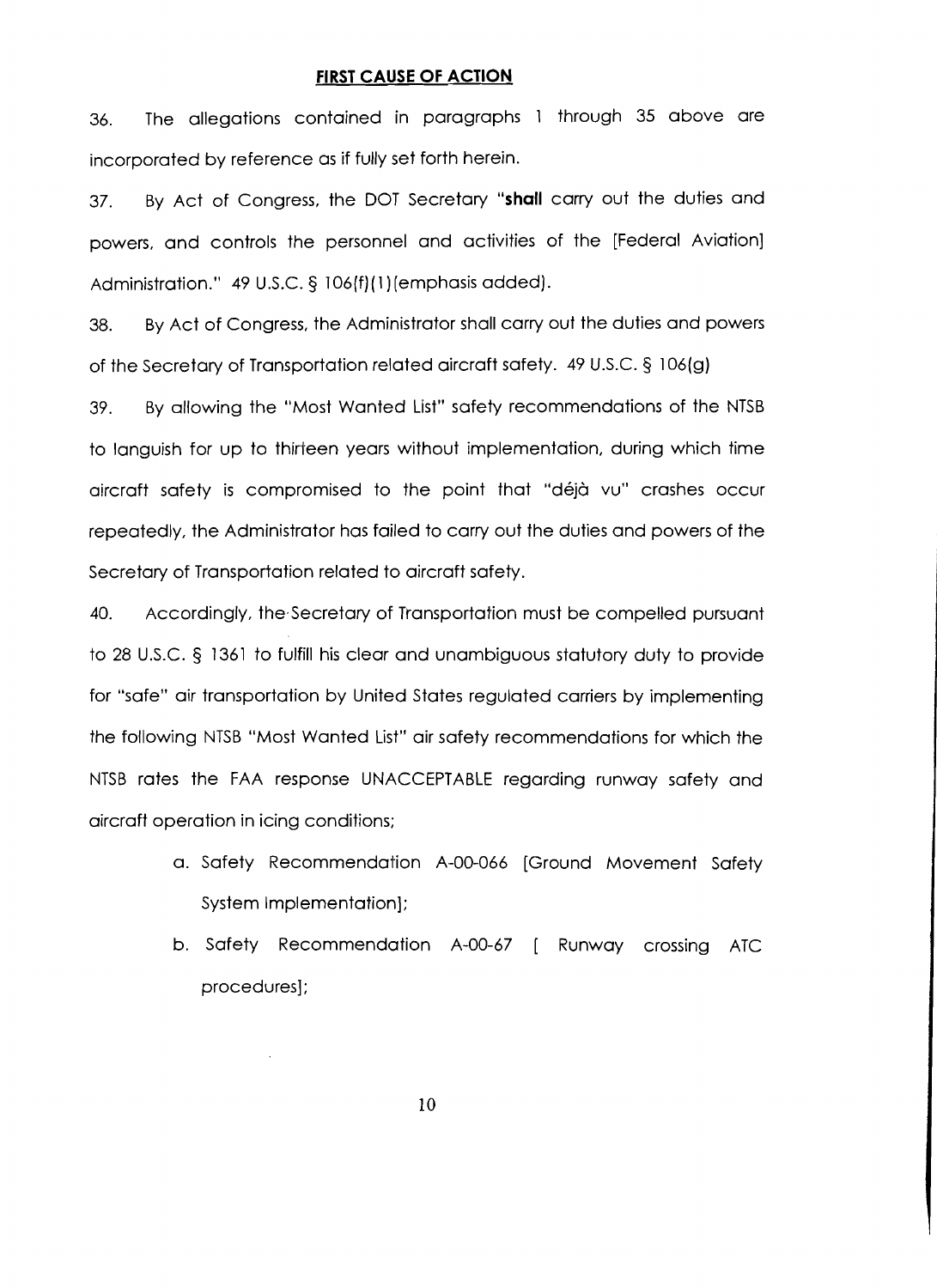- c. Safety Recommendation A-00-68 [Runway crossing ATC instructions];
- d. Safety Recommendation A-07-57 [Compute landing distances];
- e. Safety Recommendation A-96-54 | Revise icing certification criteria];
- f. Safety Recommendation A-96-56 [ Require demonstration of icing capability, or prohibit operations in undemonstrated regimes];
- g. Safety Recommendation A-07-16 (replaces A-98-100) [review icing certification of pneumatic deice boot -equipped aircraft].

# **SECOND CAUSE OF ACTION**

41. The allegations contained in paragraphs 1 through 35 above are incorporated by reference as if fully set forth within.

42. The FAA Administrator has the congressionally mandated duty to promote safe flight of civil aircraft by prescribing minimum safety standards that reduce and eliminate accidents. 49 U.S.C. § 44701

43. By failing to prescribe minimum safety standards that are designed to reduce or eliminate aircraft accidents, the Administrator breaches a duty to Dunham, who must not only endure increased workload as the Executive Director of NADA/F due to the number of accidents that, but for the implementation of the NTSB Safety recommendations, would otherwise be preventable, but must also expose herself to greater danger in the process because of the necessity for her to travel by air.

44. Pursuant to the Declaratory Judgment Act, 28 U.S.c. § 2201, this Court should issue an order that the failure of the Acting Administrator to exert her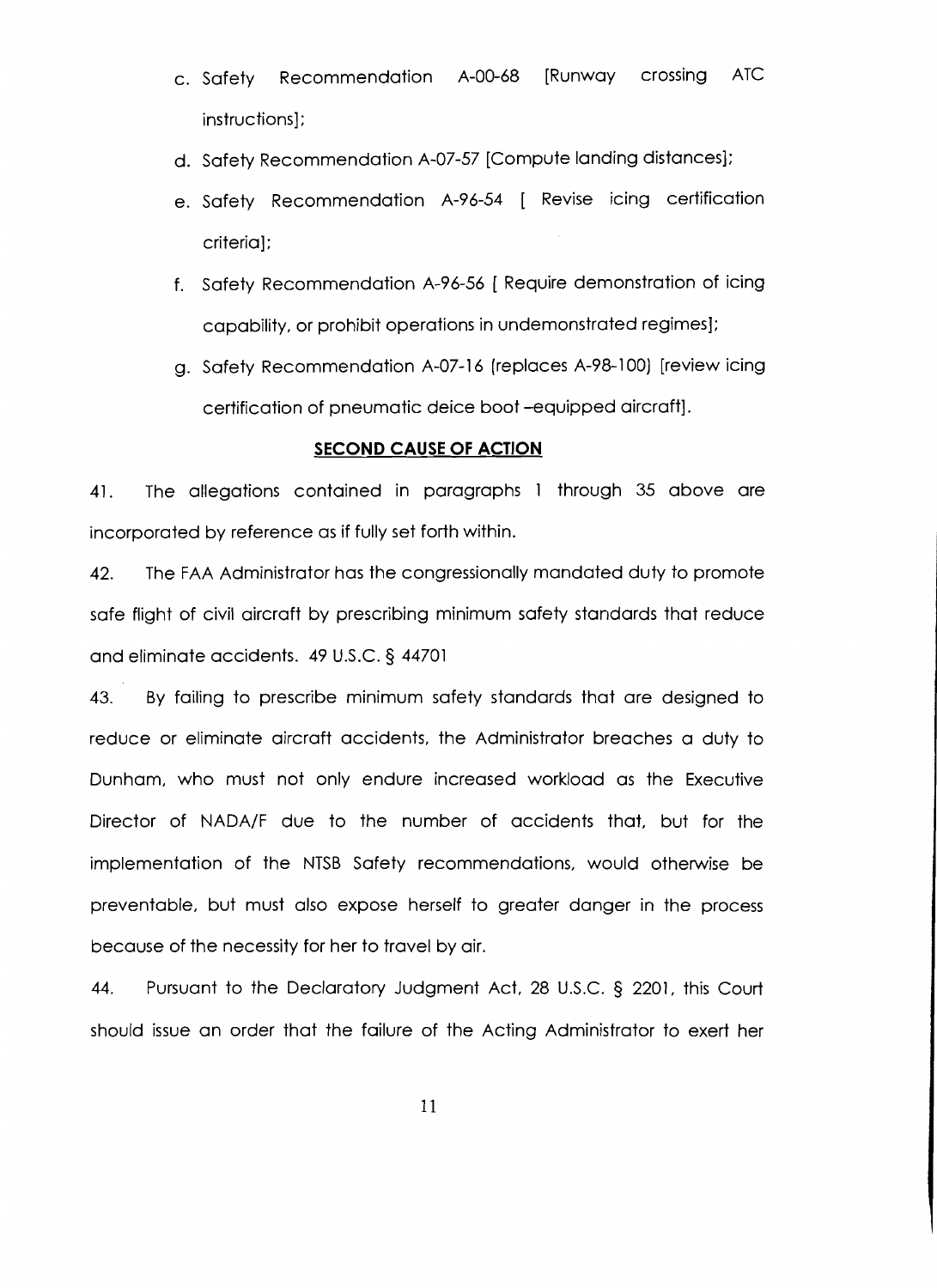statutorily required responsibilities has caused injury in fact to Dunham, which is redressable only by implementation of the NTSB "Most Wanted List" air safety recommendations for which the NTSB rates the FAA response UNACCEPTABLE listed in the First Cause of Action.

### **PRAYER FOR RELIEF**

WHEREFORE, Plaintiff respectfully requests that this Court issue:

- 1. A Declaration pursuant to 28 U.S.C. § 2201 finding that:
	- a. the Acting Administrator, as a matter of law, has failed to properly execute her statutorily mandated duties to reduce and eliminate the possibility or recurrence of accidents in air transportation.
	- b. the failure of the Acting Administrator to carry out these statutorily mandated duties has resulted in injury-in-fact to Dunham, redressable only by implementation of the NTSB "Most Wanted List" air safety recommendations for which the NTSB rates the FAA response UNACCEPTABLE listed in the First Cause of Action.
- 2. A preliminary and permanent injunction that:
	- a. compels the Secretary of Transportation to perform his statutory duty to mandate that the FAA adopt NTSB "Most Wanted List" air safety recommendations for which the NTSB rates the FAA response UNACCEPTABLE, relating to runway safety and aircraft operation in icing conditions and listed in he First Cause of Action.